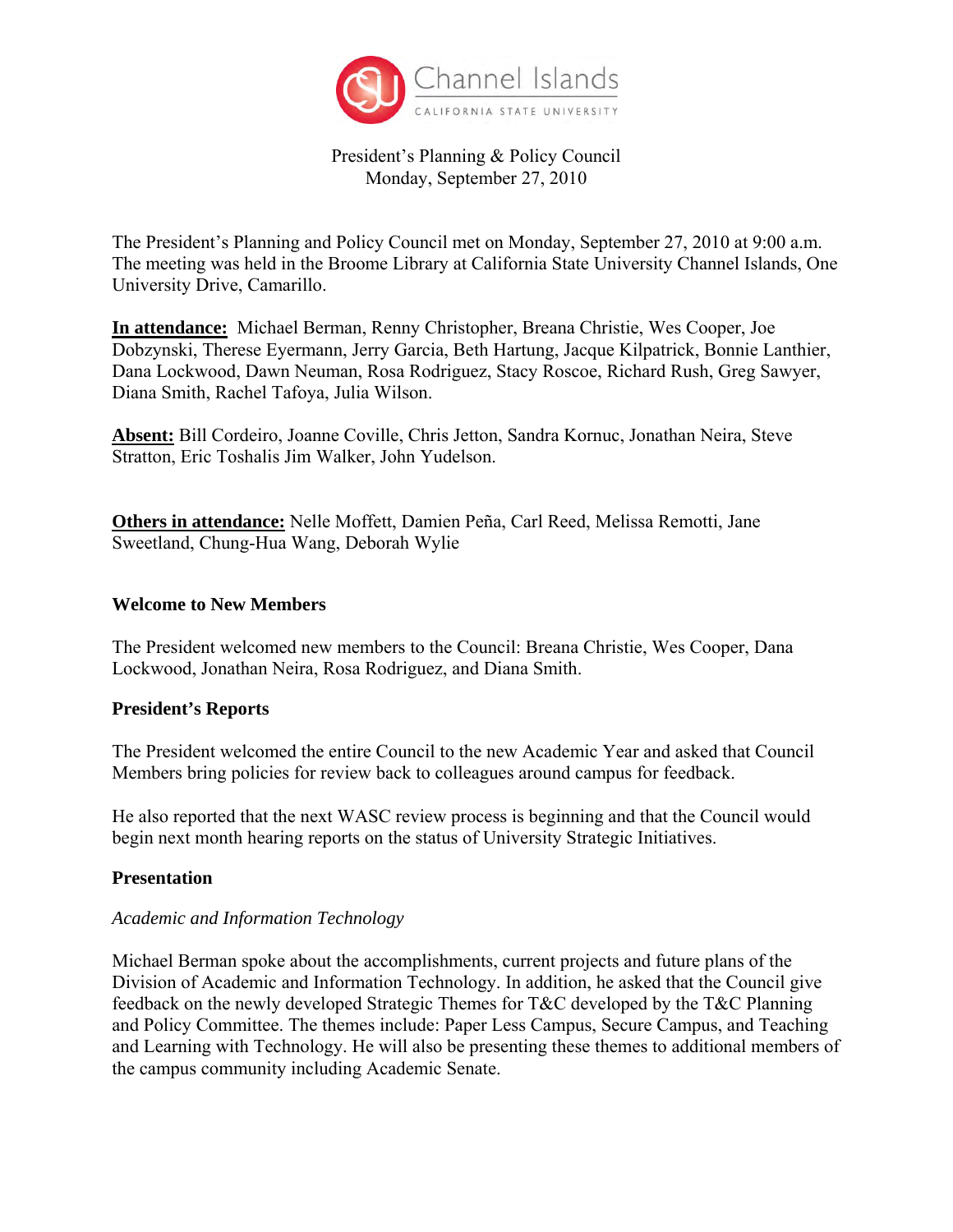## **Policies for Discussion**

## a. *Policy on Smoking on Campus*

Renny Christopher spoke to the Smoking Policy which has completed the union meet and confer process. She was happy to report that each of the unions approved the policy without revision! There was one suggestion by the union that the University place signage not only the places one is not allowed to smoke but also the places where smoking is allowed. The Council once again reviewed the map of allowable smoking areas on campus. There was no further discussion by the Council. The policy will return for recommendation at the next meeting.

## b. *Policy on Judicial Affairs*

Damien Peña presented the Policy on Judicial Affairs. He highlighted areas that had been updated per the new Executive Order 1043. Some of these changes include adding the definition of "preponderance of evidence", the delegation of Judicial Affairs Officer from President Rush to Vice President Greg Sawyer, verbal and written sanctions in addition to those outlined in the Executive Order, and the establishment of Dolphin E-mail as the official mean of notifying students of judicial information per EO 1043. Dean Pena discussed the use of "The Advocate" judicial affairs software as the campus management system for judicial affairs. All communication with students is tracked in this software.

Council members expressed concern that sending official documents by e-mail only and not by certified mail would not stand as admissible in court. Dean Pena said that student affairs is currently using the return receipt function for e-mail communication, however, this issue has been raised with the Chancellor's Office.

President Rush will be making a decision regarding whether or not attorney representation will be allowed at student hearings. His determination will be reflected in the revision of this policy presented for recommendation at the next Council meeting.

#### c. *Policy on Chargebacks*

Deborah Wylie presented the Policy on Chargebacks. Revisions included adding Executive Order 847 to the policy background and fixing some formatting. Additionally, in accordance with EO 847, OPC will now be recovering both direct and indirect costs. Indirect costs will be approximately 35-40% more than current direct cost recoveries. This change will have a significant and direct effect on auxiliaries across campus. Ms. Wylie also stated that OPC Chargeback rates would be updated annually. Therese Eyermann asked about setting standard rates. Ms. Wylie replied that it would be difficult as direct costs include salaries so it would depend upon who is completing the job.

Technology & Communication (T&C) chargebacks are also included in the revised policy. The chargebacks to the Divisions will only be for non-standard services. For example, office moves would be a chargeback only if they are voluntary moves. The cost schedule for standard services applies only to auxiliaries. Michael Berman stated that Exhibit D, Types of T&C Services Subject to Chargeback, needs revision.

# **Other**

Deborah Wylie asked to give a brief update on the Sustainability Task Force. The Task Force is currently working on the S.T.A.R.S. Assessment for which the deadline is January 11, 2011. There is an option to apply for a 6 month extension for which the campus will most likely apply.